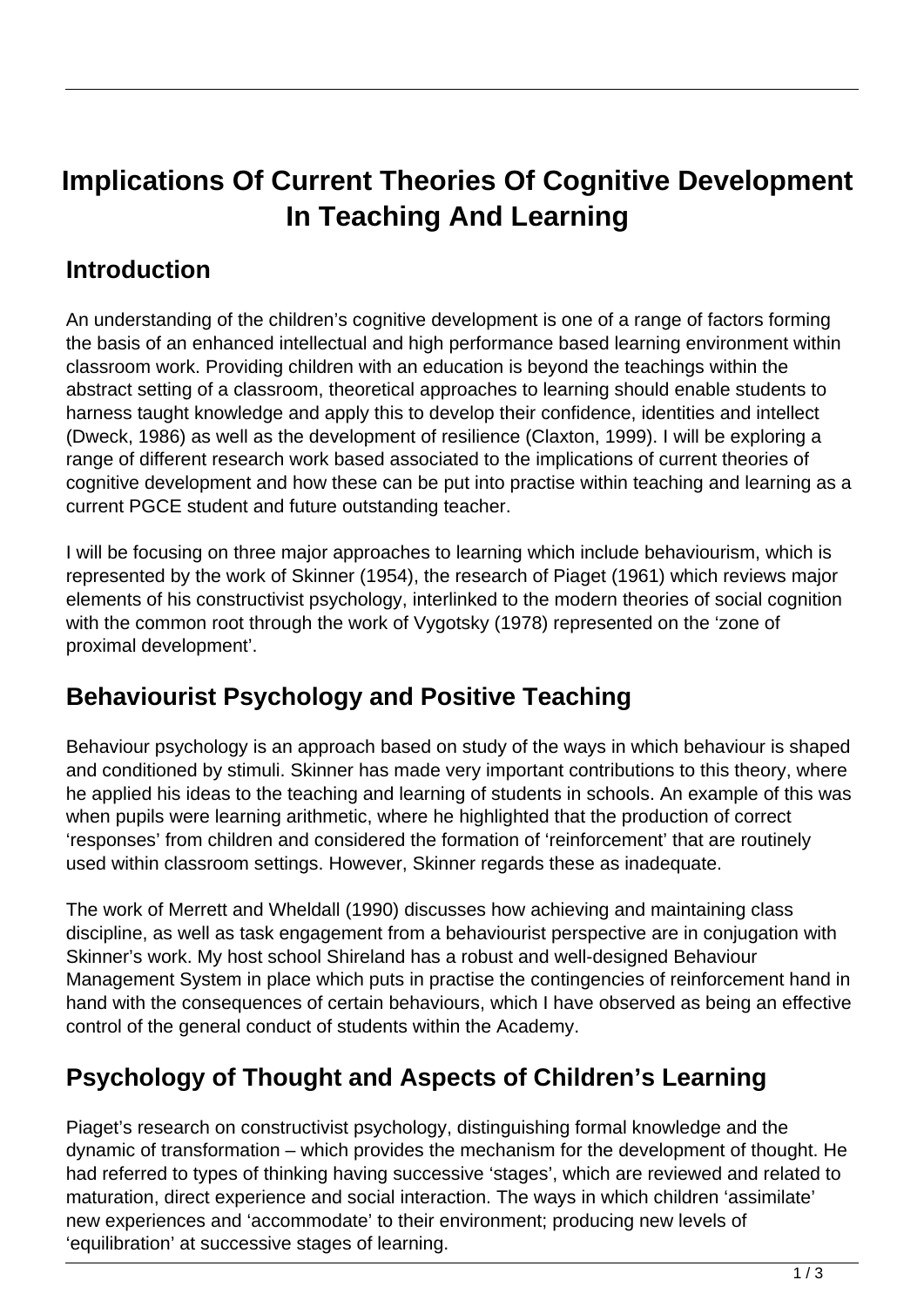It is essential students are gradually taught content within Science lessons at appropriate levels, such as Key Stage 3 content relevant to Year 7-8 and Key Stage 4 content suitable for Years 9, 10 and 11. This differentiation enables pupils to comprehend taught material developmentally appropriate to their individual cognitive abilities. I agree with Piaget's opinions where his theory proves logical as Key Stage 5 content involving geometrical isomerism would be unsuitable for a Year 7 student newly starting secondary school, as the advanced theoretical concepts would be difficult to understand as it is more appropriately designed to be taught to sixth form pupils who have a strong foundation of Chemistry knowledge from their gradual progression to Advanced Level study.

I think the work of Piaget can be interpreted well within Science lessons, providing positive influence on teachers. After reading the Plowden Report (1967) – which was although intended for primary education, delivers strong links which can be applied within secondary schooling. It provides a rationale for policy recommendations which I have taken note of are applied within policy documentation within Shireland – emphasising the importance of providing a rich, experiential learning environment which would be appropriate to the 'stage' of each child.

### **Mind in Society and the ZBD**

Although from the 1930s, Vygotsky's social constructivist psychology underpins much modern day thinking about teaching and learning, where the importance of instruction is emphasised. Furthermore, this is combined with the recognition of the influence of social interactions and the cultural context within which understanding is developed. The most influential concept of Vygotsky is the 'zone of proximal development', which emphasises the potential for further learning given the most appropriate support. This theory is essential for a successful Science lesson, for example when the new topic of exothermic and endothermic reactions is introduced, students would initially not be familiar with theoretical concepts, however by providing pupils with an interactive practical demonstrating how certain materials release energy (or heat) and vice versa, as well as worksheets with a range of activities to complete before the end of the lesson to further consolidate their learning evidence the importance of instruction.

## **Conclusion**

All the research studied is impeccable in providing well-structured cognitive student-based development. Piaget highlights the importance of the stages of development with learning from experience, which works hand in hand with Vygotsky's work in identifying the development level of a child and given the most appropriate guidance and support linking this to the 'zone of proximal development'. Both theories would not however be made possible if the implications of behaviour are not highlighted as Skinner suggests, therefore suitable reinforcements are put in place to provide the most productive learning environments for children.

#### **References**

- 1. Claxton, G., 1999. Wise Up. The Challenge of Lifelong Learning. Bloomsbury Publishing, 175 Fifth Avenue, New York, NY 10010.
- 2. Dweck, C.S., 1986. Motivational processes affecting learning. American psychologist, 41(10), p.1040.
- 3. Merrett, F. and Wheldall, K., 1990. Positive teaching in the primary school. SAGE.